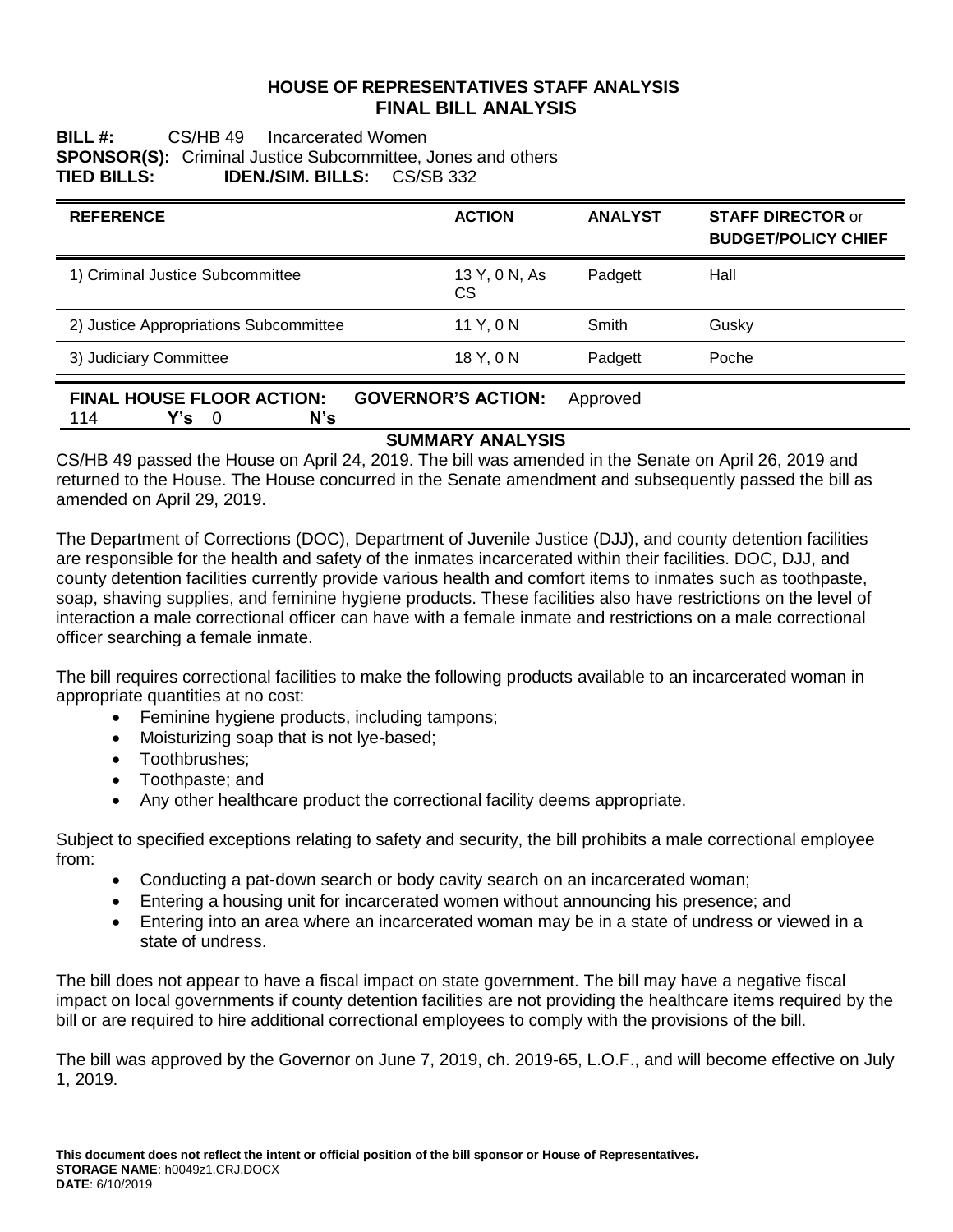# **I. SUBSTANTIVE INFORMATION**

# A. EFFECT OF CHANGES:

### **Background**

#### Department of Corrections

The Department of Corrections (DOC) is responsible for providing health and comfort items to inmates.<sup>1</sup> By rule, the following items are issued to indigent prisoners at no cost: $2$ 

- Toothbrushes;
- Toothpaste;
- Disposable razors;
- Bath soap;
- Toilet paper; and
- Feminine hygiene products.

Other health and comfort items are also available for purchase through inmate canteens.

DOC is also responsible for protecting the rights of inmates and ensuring inmate safety through its rules and procedures. $3$  A search of a female inmate must be conducted in the following manner:

- Clothed (pat-down): must be conducted by a female unless there is an emergency situation where a female corrections officer is not available and there is an imminent threat of physical violence to staff or inmates.<sup>4</sup>
- Strip search: must be conducted by a female correctional officer, except in emergency circumstances.<sup>5</sup>
- Body cavity search: must be conducted by a physician or designated member of the health services staff.<sup>6</sup> A supervisor or ranking officer of the same sex must be physically present during the body cavity search.<sup>7</sup> Complete documentation of the body cavity search must be submitted to the warden of the correctional facility.<sup>8</sup>

DOC procedure requires staff of the opposite gender to announce at the beginning of each shift that they will be present in a housing unit. Procedure also prohibits a correctional officer from supervising inmates of the opposite gender while inmates are showering or in the restroom area unless appropriate screening is provided.

#### Department of Juvenile Justice

The Department of Juvenile Justice (DJJ) has the authority to adopt rules necessary to ensure the provision of health services and ordinary medical care to youth incarcerated in its facilities.<sup>9</sup> DJJ supplies, at a minimum, the following:<sup>10</sup>

- Toothbrush and toothpaste;
- Soap:

 $\overline{a}$ 

- $4$  R. 33-602.204(1)(a), F.A.C.
- $5 R. 33-602.204(2)(a)$ , F.A.C.
- $6$  R. 33-602.204(3)(c)8., F.A.C.
- $7 R. 33 602.204(3)(c)7$ ., F.A.C.
- $8 R. 33-602.204(3)(c)12., F.A.C.$
- $^9$  S. 985.64(2), F.S.
- <sup>10</sup> R. 63E-7.007, F.A.C.

 $1$  S. 944.09(1), F.S.

 $2$  R. 33-602.101, F.A.C.

 $3$  Ss. 944.09(1)(a) and 944.09(1)(e), F.S.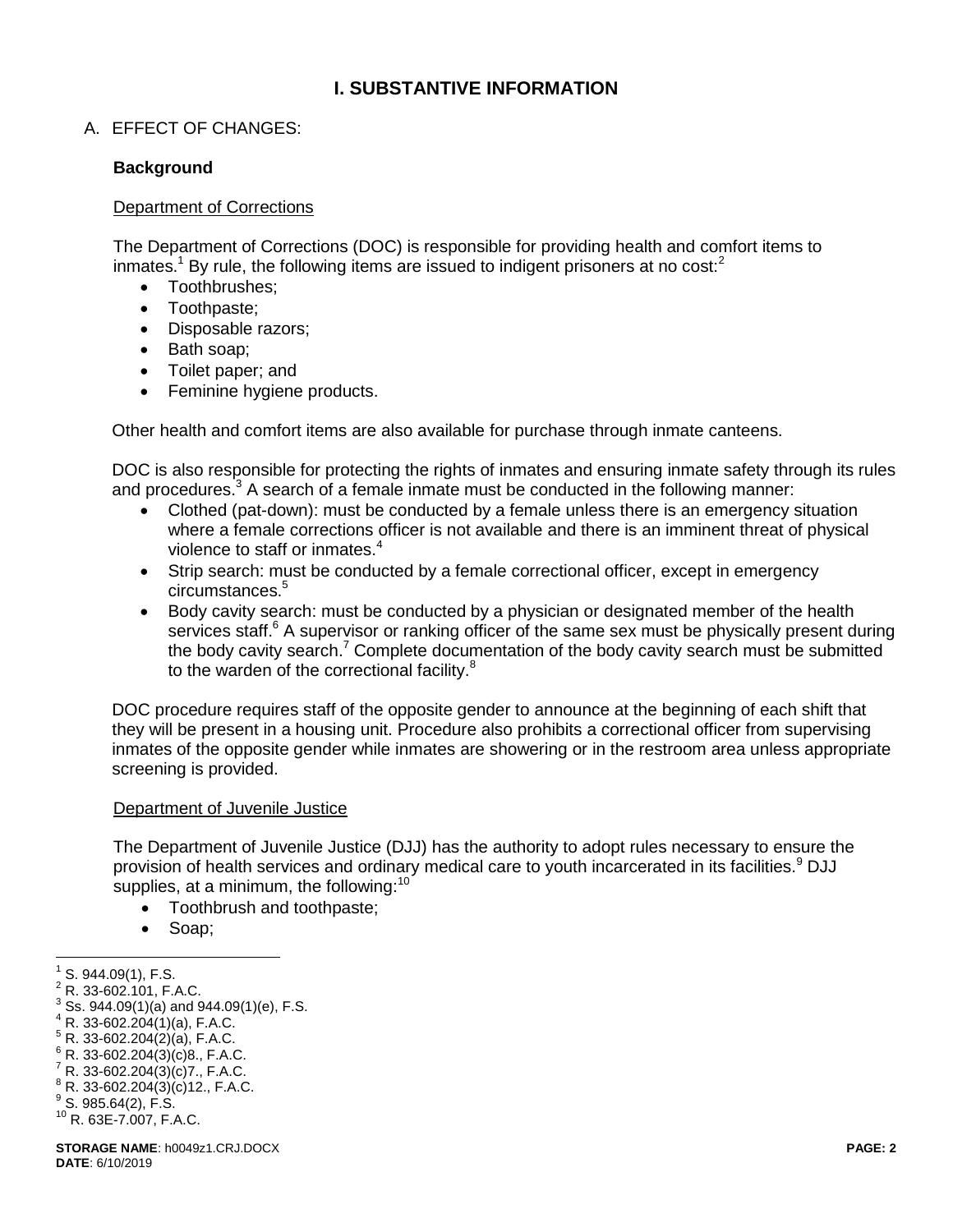- Shampoo:
- Combs or brushes;
- Shaving supplies;
- Body lotion; and
- Feminine hygiene products.

DJJ requires a search of a female youth to be conducted in the following manner:<sup>11</sup>

- Clothed (pat-down): must be conducted by a female staff member.
- Strip search: must be conducted by a female staff member under observation of another female staff member.
- Body cavity search: there is no gender requirement, but must be conducted by trained medical personnel in a hospital setting. Detention staff are prohibited from conducting body cavity searches.

### County Detention Facilities

The Florida Model Jail Standards (FMJS) outline the minimum standards a county detention facility must meet to ensure the constitutional rights of the incarcerated are upheld.<sup>12</sup> The FMJS requires the following items be provided to inmates:<sup>13</sup>

- Toothpaste;
- Toothbrush:
- Comb;
- Soap;
- Clean towel; and
- $\bullet$  Feminine hygiene products.<sup>14</sup>

The FMJS requires a county detention facility to meet the following standards for housing female inmates:

- A female correctional officer must be on duty at all times when the facility houses a female inmate.<sup>15</sup>
- Female inmates must be separated by sight and sound from male inmates.<sup>16</sup>
- $\bullet$  A female employee must process female inmates.<sup>17</sup>
- A strip-search must be conducted by a female.<sup>18</sup>
- A body-cavity search must be conducted by licensed medical personnel.<sup>19</sup>

## **Effect of the Bill**

#### Healthcare Products

CS/HB 49 requires a DOC, DJJ, or county detention facility to provide the following healthcare products at no cost to each incarcerated woman:

• Feminine hygiene products, including tampons;

 $\overline{a}$ <sup>11</sup> R. 63G-2.019, F.A.C.

<sup>12</sup> Florida Sheriff's Association, *Florida Model Jail Standards, What is FMJS?*, [https://www.flsheriffs.org/law-enforcement](https://www.flsheriffs.org/law-enforcement-programs/training/florida-model-jail-standards)[programs/training/florida-model-jail-standards](https://www.flsheriffs.org/law-enforcement-programs/training/florida-model-jail-standards) (last visited Apr. 30, 2019).

 $\frac{13}{13}$  FMJS r. 5.6.

<sup>14</sup> FMJS r. 5.8.

<sup>15</sup> FMJS r. 5.1.

<sup>16</sup> FMJS r. 5.2.

<sup>17</sup> FMJS r. 4.6. <sup>18</sup> FMJS r. 4.3a.

<sup>19</sup> FMJS r. 4.3b.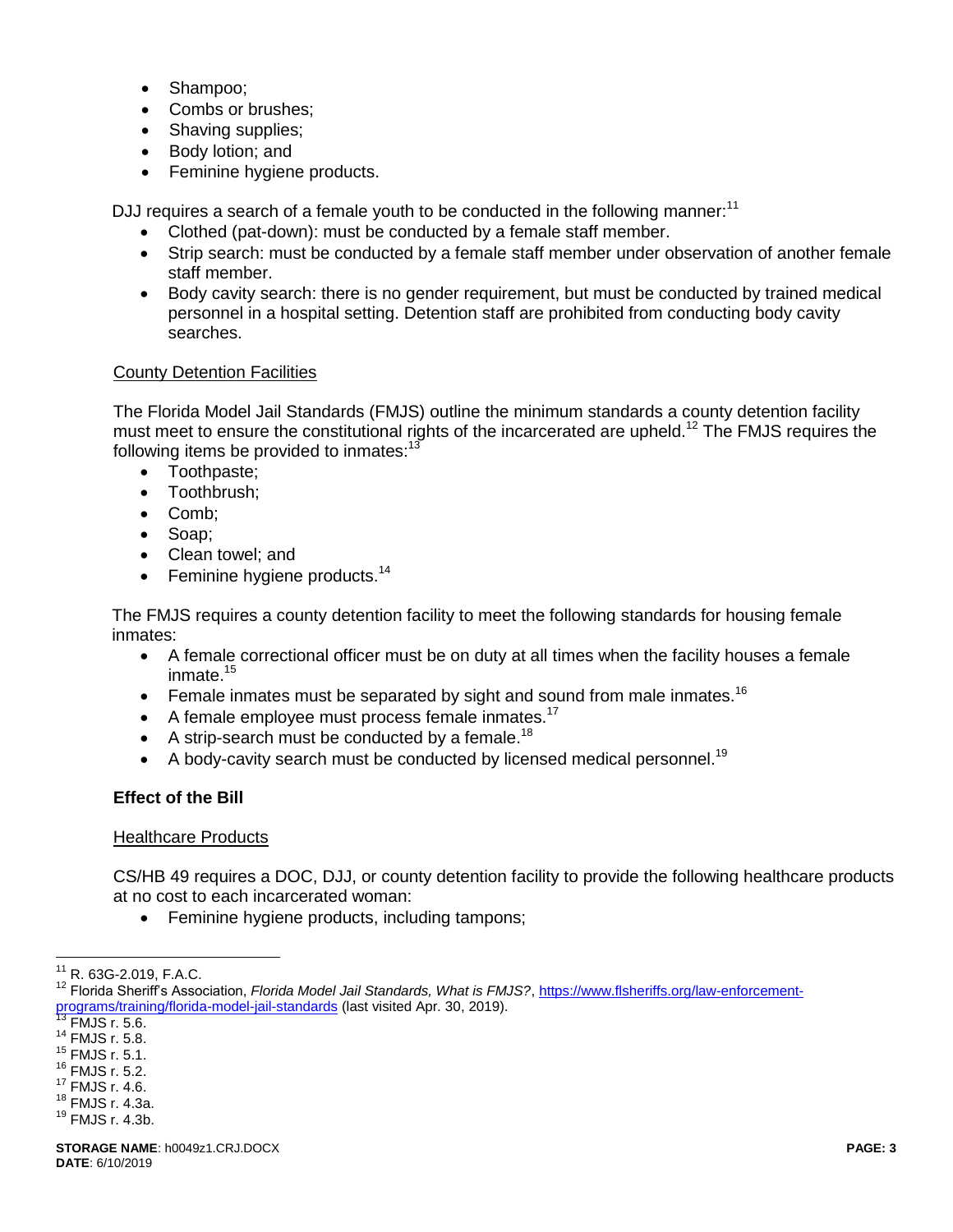- Moisturizing soap that is not lye-based;
- Toothbrushes:
- Toothpaste; and
- Any other healthcare product the correctional facility deems appropriate.

The bill prohibits a correctional facility from requiring an incarcerated woman to be diagnosed with an illness to access such healthcare items and requires that healthcare items be available both in common areas and in medical care facilities within the correctional facility.

### Male Correctional Facility Employees

The bill prohibits a male correctional facility employee from conducting a pat-down search or body cavity search on an incarcerated woman unless the woman presents an immediate risk of harm to herself or others and a female correctional employee is not available. The bill requires a male correctional facility employee to announce his presence upon entering a unit which houses incarcerated women and prohibits a male correctional facility employee from entering an area of a correctional facility where an incarcerated woman may be in a state of undress, unless an incarcerated woman is suffering a medical emergency or presents an immediate risk of harm to herself or others. A male correctional employee who conducts a pat-down or body cavity search on an incarcerated woman or enters into an area where incarcerated women may be in a state of undress is required to document the incident no later than three days after the incident. The correctional facility is required to review and retain the documentation.

# **II. FISCAL ANALYSIS & ECONOMIC IMPACT STATEMENT**

- A. FISCAL IMPACT ON STATE GOVERNMENT:
	- 1. Revenues:

None.

2. Expenditures:

DOC and DJJ currently provide or are scheduled to provide the healthcare products required by the bill to women incarcerated at their facilities at no cost. Both agencies report that they already comply with the requirements listed in the bill for male correctional facility employees. Thus, the bill should not have a fiscal impact.

- B. FISCAL IMPACT ON LOCAL GOVERNMENTS:
	- 1. Revenues:

None.

2. Expenditures:

To the extent county detention facilities are not providing the healthcare products required by the bill free of charge, the bill may result in a negative fiscal impact to local governments. If county detention facilities require increased staffing or resources as a result of the female search requirements and restrictions on areas where male employees are permitted within a detention facility, the bill may result in a negative fiscal impact to local governments.